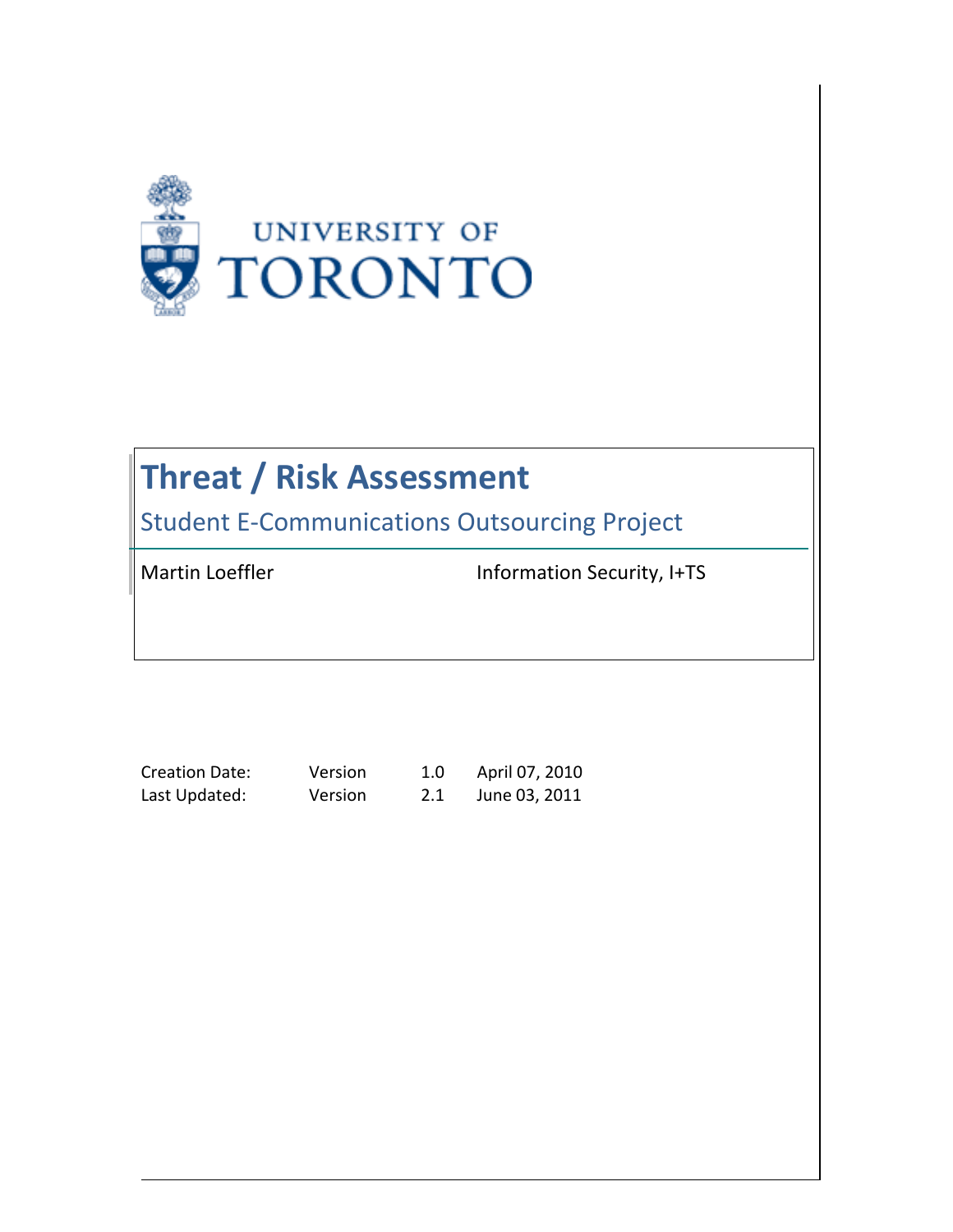# **Table of Contents**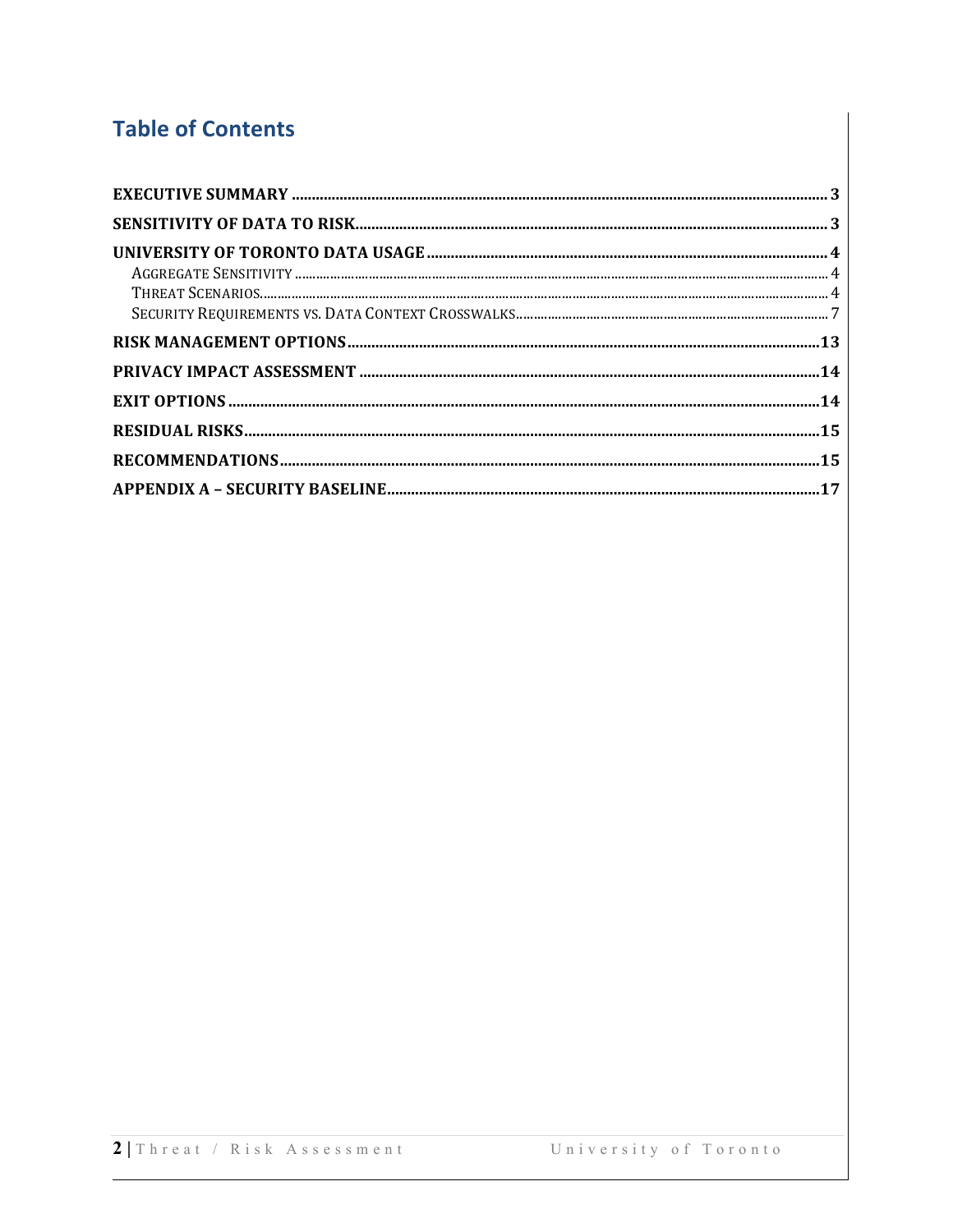### **Executive Summary**

After an evaluation of available out-sourced email hosting options, the University of Toronto has chosen to pursue an email hosting agreement with Microsoft, via their Live@EDU service. As a result of this choice, the University has worked with Microsoft to ensure, via a combination of discussion, testing, and visitation, that the security of the Live@EDU service not only meets the level of protection provided by the current internally-hosted email service, but improves upon it, such that current and future threats to the privacy and security of student email are mitigated to the fullest extent possible.

### **Sensitivity of Data to Risk**

To clearly articulate risk to information, and inform choices for risk mitigation, a Threat / Risk Analysis (TRA) is performed, identifying: data within the scope of the TRA; data sensitivity to: risk of disclosure, loss, alteration, and unrecorded use or repudiation of receipt; agents or events that could cause such undesired outcomes to be realized; vulnerabilities that would enable threats to have an impact; and risk mitigation strategies that would address specific vulnerabilities. This analysis also encompasses all of the above for supporting access, change, continuity, and accountability control systems.

Students have stated, via consultation, that they are prepared to accept known risks to the security of their data. This feedback has been confirmed through the University's observation of students' current practice of forwarding email out of the University of Toronto email system, to less secure systems such as Google mail, Hotmail, etc. As the practice of transferring email to an out-sourced solution already exists within the student population, the requirement for risk mitigation will be driven primarily by the data and usage requirements of official communications by the University of Toronto.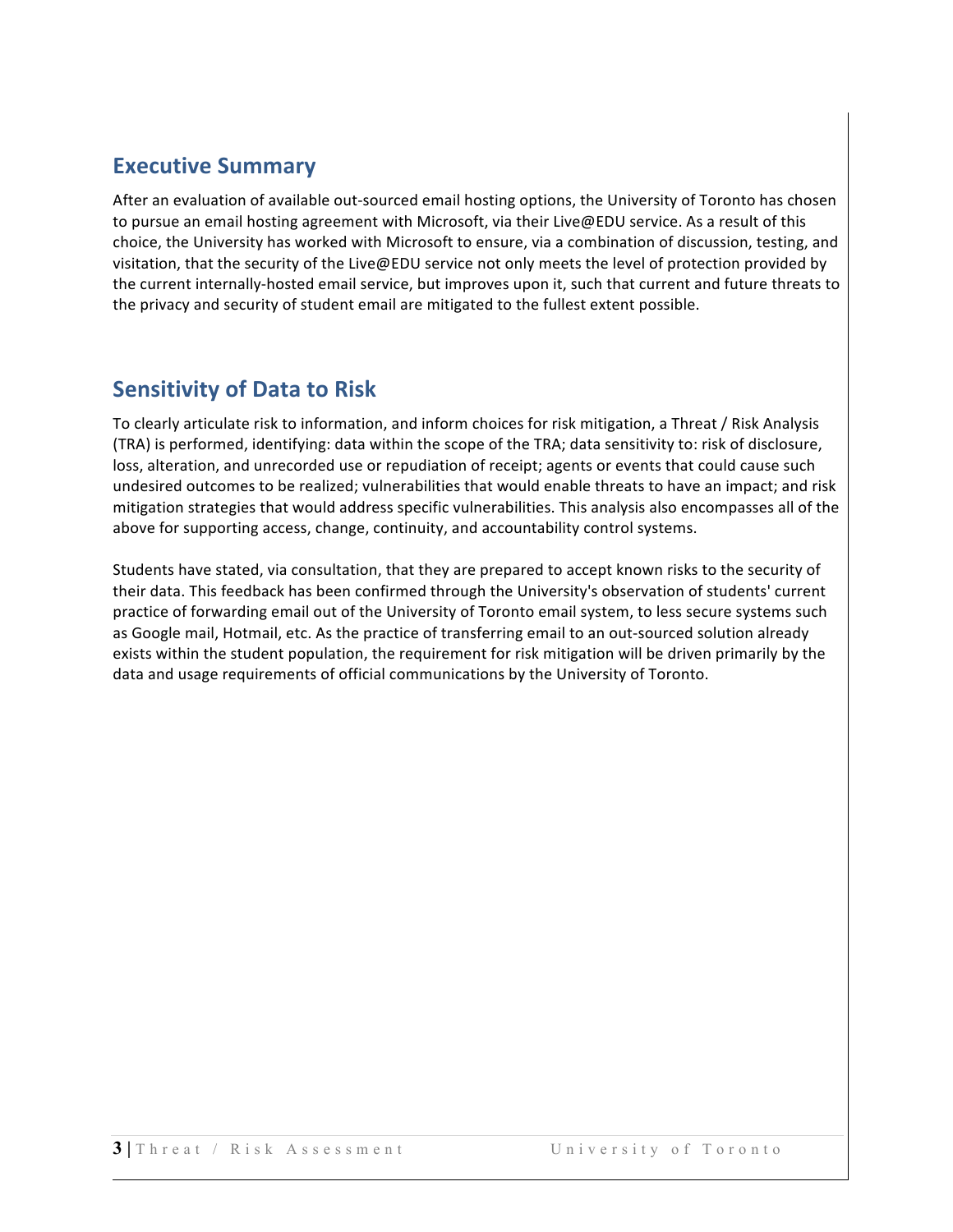# **University of Toronto Data Usage**

The University of Toronto currently uses email to communicate with students to achieve a variety of purposes: Communication in regards to accommodation of disabilities; academic censure, standing, and marks; financial matters; updates of personal / contact information; course requirements; and response to general queries. Given that these communications all take place via email, and that email between students is not separated from email between students and the University, all email must be regarded as being as sensitive as the most confidential of these communications. The sensitivities are as follows:

1. Communication in regards to accommodation of disabilities: Personally identifiable and health-related information - PHIPPA protected.

2. Academic censure, standing and marks; and, personal/contact information: Personally identifiable information - FIPPA protected.

### Aggregate Sensitivity

Unless alternative arrangements are made in the handling of PHIPPA/FIPPA protected data, all email must be considered confidential and must be encrypted outside of the University of Toronto network. If PHIPPA/FIPPA protected data is removed from email sent by the University to students, while potentially private in nature from a student's point of view, the content of email is no longer classified by the University as confidential; while still requiring adequate access controls, non-confidential data does not require encryption outside of the University network.

### Threat Scenarios

Threats in an email environment are many and varied, but are primarily the following:

- 1. Inappropriate access (disclosure / duplication / modification / deletion) to / of individual accounts;
- 2. Loss of data in bulk;
- 3. Loss of service; and
- 4. Lack of accountability for use.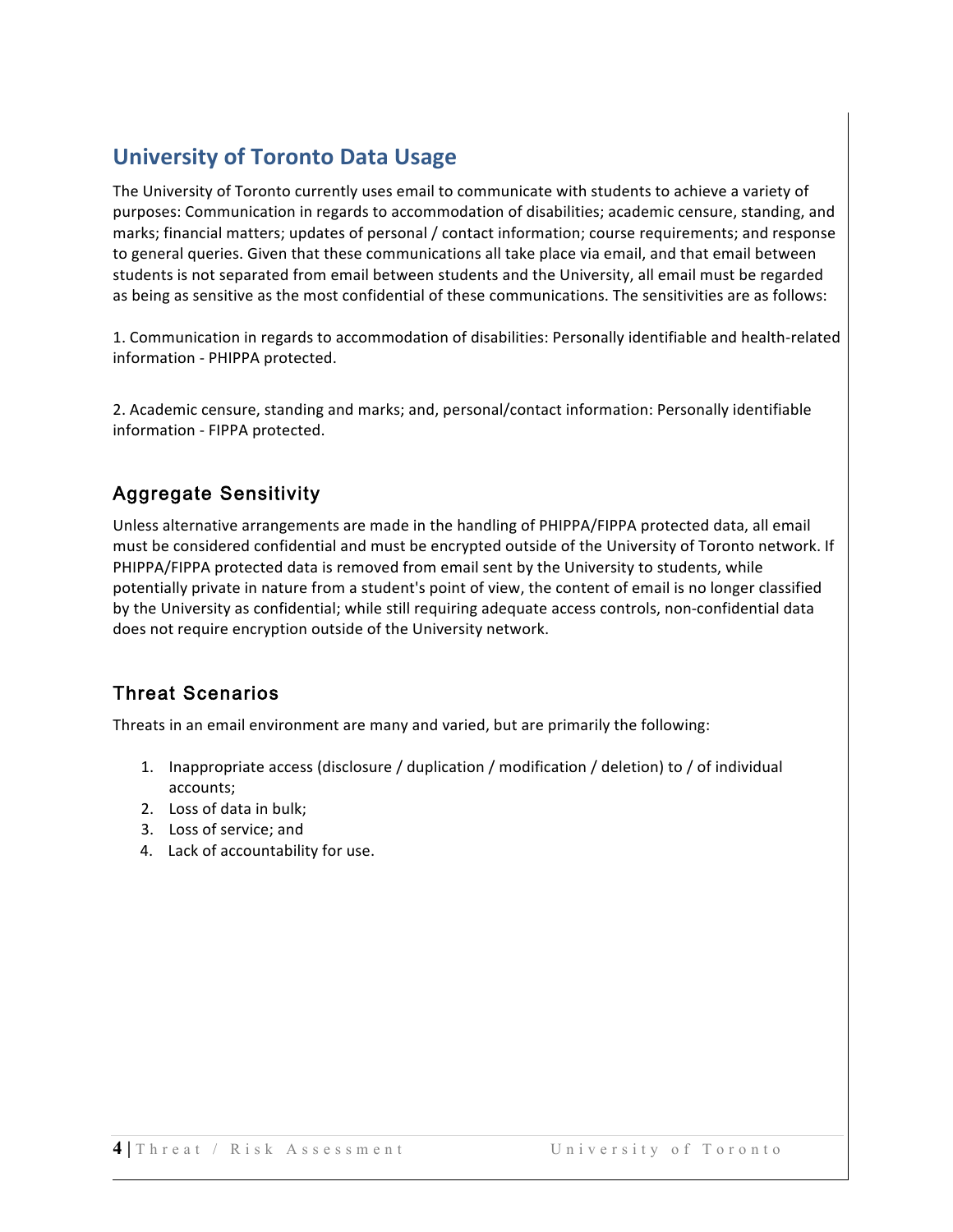### Service Environments, Asset Classes, Security Requirements, and Data Contexts

There are three service environments in which risks maybe expressed for the Live@EDU service: on a client (student-facing) computer, within the University of Toronto network, and within the Live@EDU computing environment. Within these environments, there are three classes of data assets that require protection: Email, Client credentials, and Administrative credentials.

Within these three environments, security requirements of: confidentiality, integrity, availability and accountability for use of data must be satisfied while the data is in the following contexts: storage, transport, use and under administrative or privileged access.

Practically speaking, these security requirements appear in this environment as follows:

#### Client computer systems

- 1. Storage on client computer (for example: temporary files, saved drafts, etc.)
- 2. In transport between client computer and Live@EDU (via public and University-hosted networks).
- 3. In use on client computer (such as when creating email).
- 4. Administrative access on a client computer (for example, during maintenance, or during home use, when most computer users typically log in with full privileges).
- 5. Storage of email on client computers, both private and shared.
- 6. Transport of email between client computers and Live@EDU.
- 7. Use of email (for example: reading, editing, re-directing).
- 8. Administrative access to email (for example: local anti-virus or anti-spam filtering programs).
- 9. Storage of administrative credentials (such as a separate user ID and password for making changes to a home or lab computers), prior to use.
- 10. Transport of administrative credentials (such as when logging in remotely to manage a computer).
- 11. Use of administrative credentials (such as to apply software patches or upgrades to client systems).
- 12. Administration of administrative credentials (such as forced password aging, or to apply password quality guidelines (password size, complexity, history, etc.)

#### University of Toronto computer systems

- 1. Storage of student login credentials, prior to login by student.
- 2. Transport of student login credentials from student computer to UT systems.
- 3. Use of student login credentials by UT to authenticate student.
- 4. Administration of student login credentials by UT staff (enrolment, modification, and revocation of access)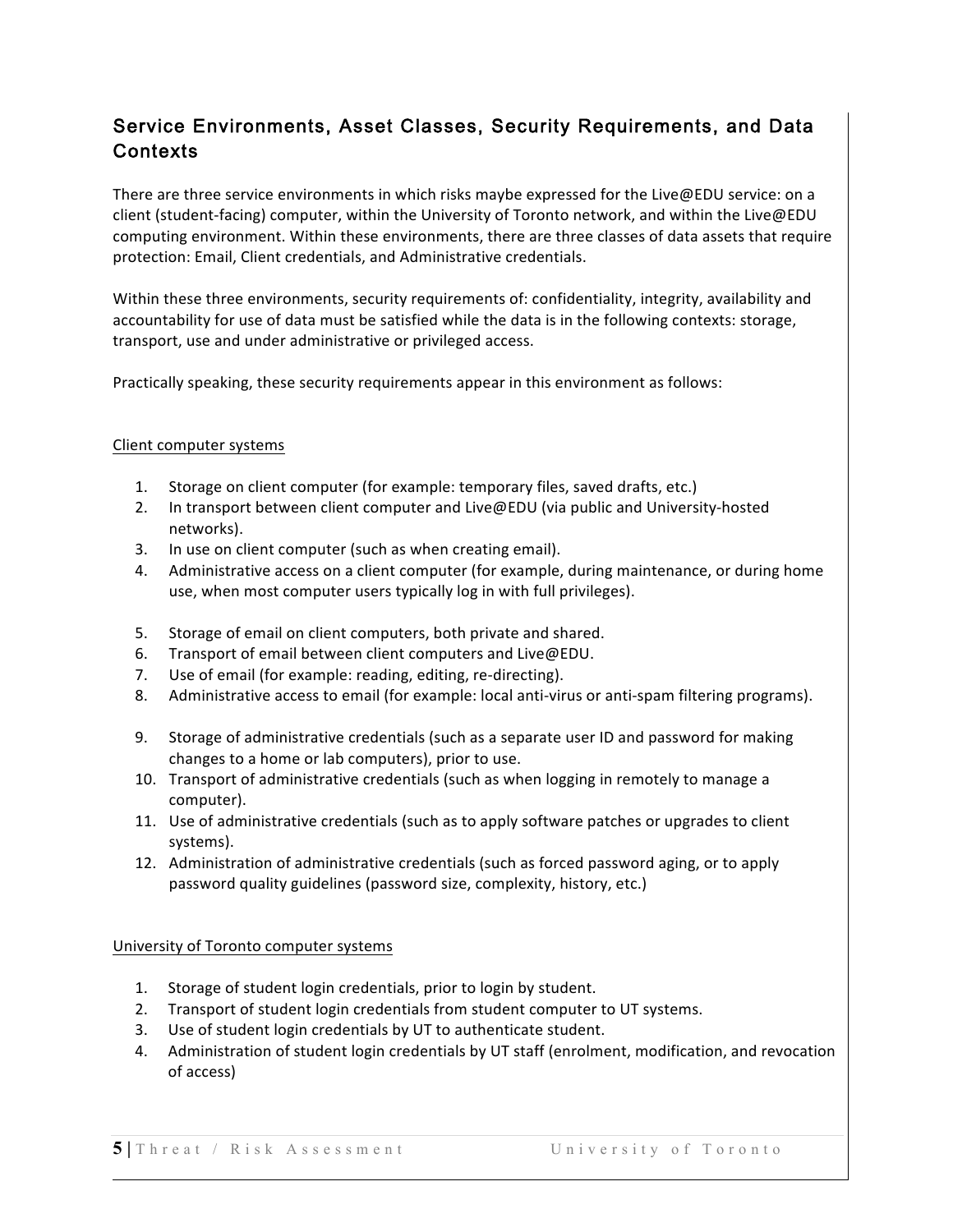- 5. Storage of email, sent to / received from client computers, Live@EDU, and third-party email systems.
- 6. Transport of email, sent to / received from client computers, Live@EDU, and third-party email systems.
- 7. Use of email, sent to / received from client computers, Live@EDU, and third-party email systems.
- 8. Administrative access to email, sent to / received from client computers, Live@EDU, and thirdparty email systems.
- 9. Storage of administrative credentials, prior to administrative activity.
- 10. Transport of administrative credentials (such as when logging in remotely to manage a computer).
- 11. Use of administrative credentials (such as to apply software patches or upgrades to client systems).
- 12. Administration of administrative credentials (such as forced password aging, or to apply password quality guidelines (password size, complexity, history, etc.)

#### Live@EDU computer systems

- 1. Storage of student login credentials, prior to login by student.
- 2. Transport of student login credentials from student computer to UT systems.
- 3. Use of student login credentials by UT to authenticate student.
- 4. Administration of student login credentials by UT staff (enrolment, modification, and revocation of access)
- 5. Storage of email, sent to / received from client computers, Live@EDU, and third-party email systems.
- 6. Transport of email, sent to / received from client computers, Live@EDU, and third-party email systems.
- 7. Use of email, sent to / received from client computers, Live@EDU, and third-party email systems.
- 8. Administrative access to email, sent to / received from client computers, Live@EDU, and thirdparty email systems.
- 9. Storage of administrative credentials, prior to administrative activity.
- 10. Transport of administrative credentials (such as when logging in remotely to manage a computer).
- 11. Use of administrative credentials (such as to apply software patches or upgrades to client systems).
- 12. Administration of administrative credentials (such as forced password aging, or to apply password quality guidelines (password size, complexity, history, etc.)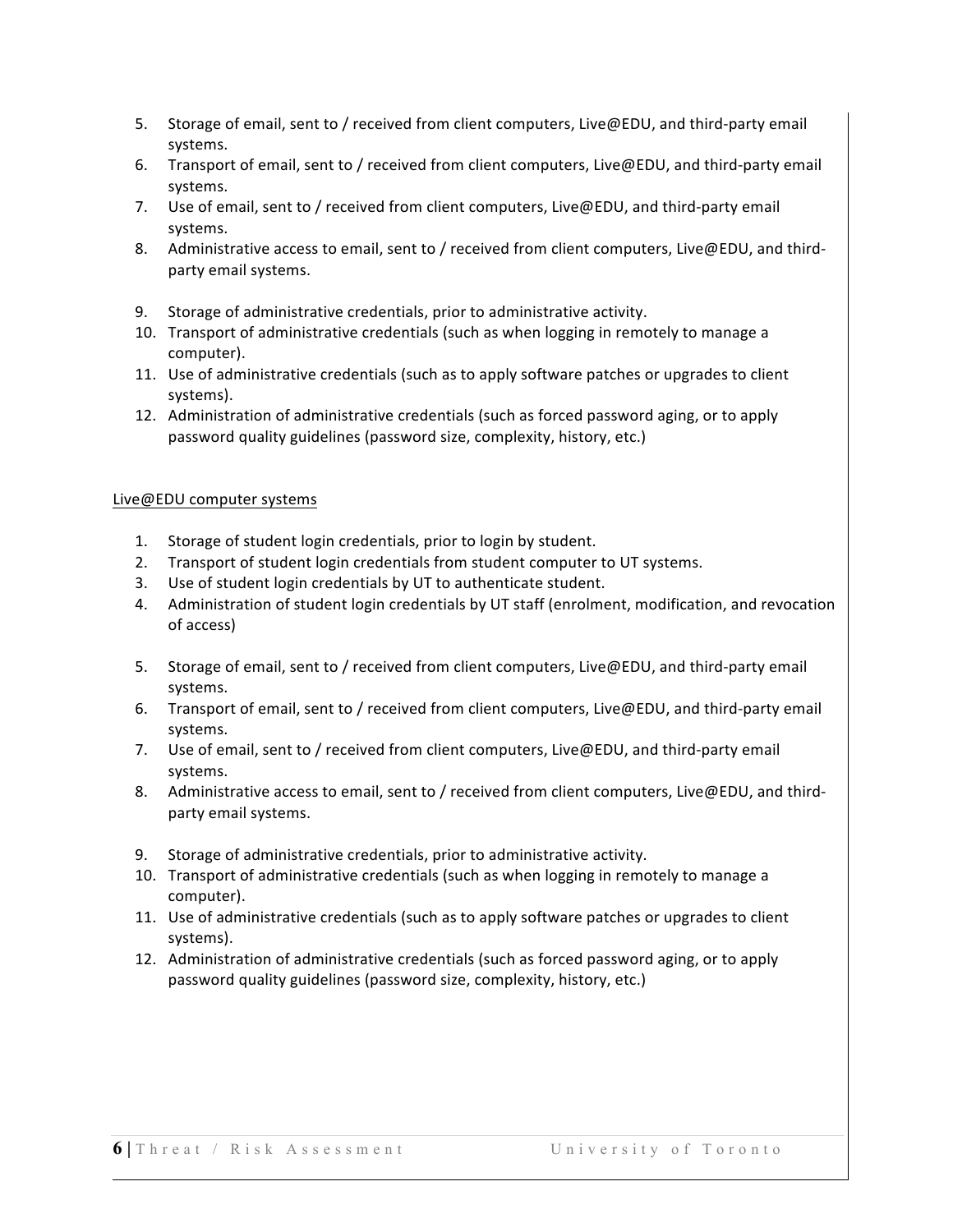# Security Requirements vs. Data Context Crosswalks

The Security Requirements vs. Data Context crosswalks match security requirements to data assets in all security contexts, for each service environment – one crosswalk per environment. Populating the crosswalk with security strategies, illustrates gaps in risk mitigation than need to be addressed; the fewer the gaps, the more robust the risk mitigation strategy.

This crosswalk assumes students are accessing the Live@EDU service via a web browser; due to the way in which Live@EDU handles client credentials, web-based connections offer the most options for protection of data and privacy, as opposed to the use of mobile phones and / or 'thick' (i.e. non-web browser based) clients.

| <b>Client</b>                                          |                                                                                  | <b>Storage</b>                                                                                                                                                                                                                                                                                                                                                                                                                                                             | <b>Transport</b>                                                                                                                                                                                                                                                                                                                                                                                                                                                                                                                                              | <b>Use</b>                                                                                                                                                  | Administration                                                                                                                                                                                                                                                                      |
|--------------------------------------------------------|----------------------------------------------------------------------------------|----------------------------------------------------------------------------------------------------------------------------------------------------------------------------------------------------------------------------------------------------------------------------------------------------------------------------------------------------------------------------------------------------------------------------------------------------------------------------|---------------------------------------------------------------------------------------------------------------------------------------------------------------------------------------------------------------------------------------------------------------------------------------------------------------------------------------------------------------------------------------------------------------------------------------------------------------------------------------------------------------------------------------------------------------|-------------------------------------------------------------------------------------------------------------------------------------------------------------|-------------------------------------------------------------------------------------------------------------------------------------------------------------------------------------------------------------------------------------------------------------------------------------|
| <b>Computing</b><br><b>Systems</b><br><b>Crosswalk</b> | Confidentiality<br>of Email<br>Integrity of<br>Email<br>Availability of<br>Email | <b>Students are</b><br>advised to install<br>an information<br>security suite-<br>type of<br>application<br>(including, at<br>minimum: anti-<br>virus, firewall,<br>anti-spam and<br>anti-phishing<br>software<br>components) to<br>protect their data<br>from<br>unauthorized<br>disclosure,<br>alteration, or loss<br>while stored on<br>their personal<br>computers.<br>Email should not<br>be stored on<br>shared computers<br>(e.g. Lab or other<br>public computers) | Communication between the web<br>browser and the Live@EDU service is<br>encrypted at all times.<br>The availability of the connection<br>between a web browser and the<br>Live@EDU service is limited by local<br>Internet Service Provider reliability, and<br>other technical issues outside of the<br>control of the Live@EDU, or University<br>of Toronto computing systems.<br>Users may download email to their<br>computer; this is not recommended, as<br>storing email locally introduces risks to<br>confidentiality and integrity of the<br>email. |                                                                                                                                                             | Students and other<br>personal computer<br>users should take<br>care not to use their<br>computer with<br>administrative<br>privileges turned<br>on, as that increases<br>the potential for<br>viruses and other<br>hostile code to<br>contaminate the<br>user's computer.<br>While |
| Accountability<br>for use of<br>Email                  | successfully authenticated.                                                      | The University of Toronto Shibboleth authentication service<br>keeps a record of the last time and date an account                                                                                                                                                                                                                                                                                                                                                         |                                                                                                                                                                                                                                                                                                                                                                                                                                                                                                                                                               | <b>Students and other</b><br>personal computer<br>users are advised to<br>lock their personal<br>computers when<br>not in use, with a<br>difficult to guess |                                                                                                                                                                                                                                                                                     |

Note: While the Live@EDU security policy is only available under NDA, Microsoft has publically announced that it follows, and is audited against, the ISO 27001:2005 standard.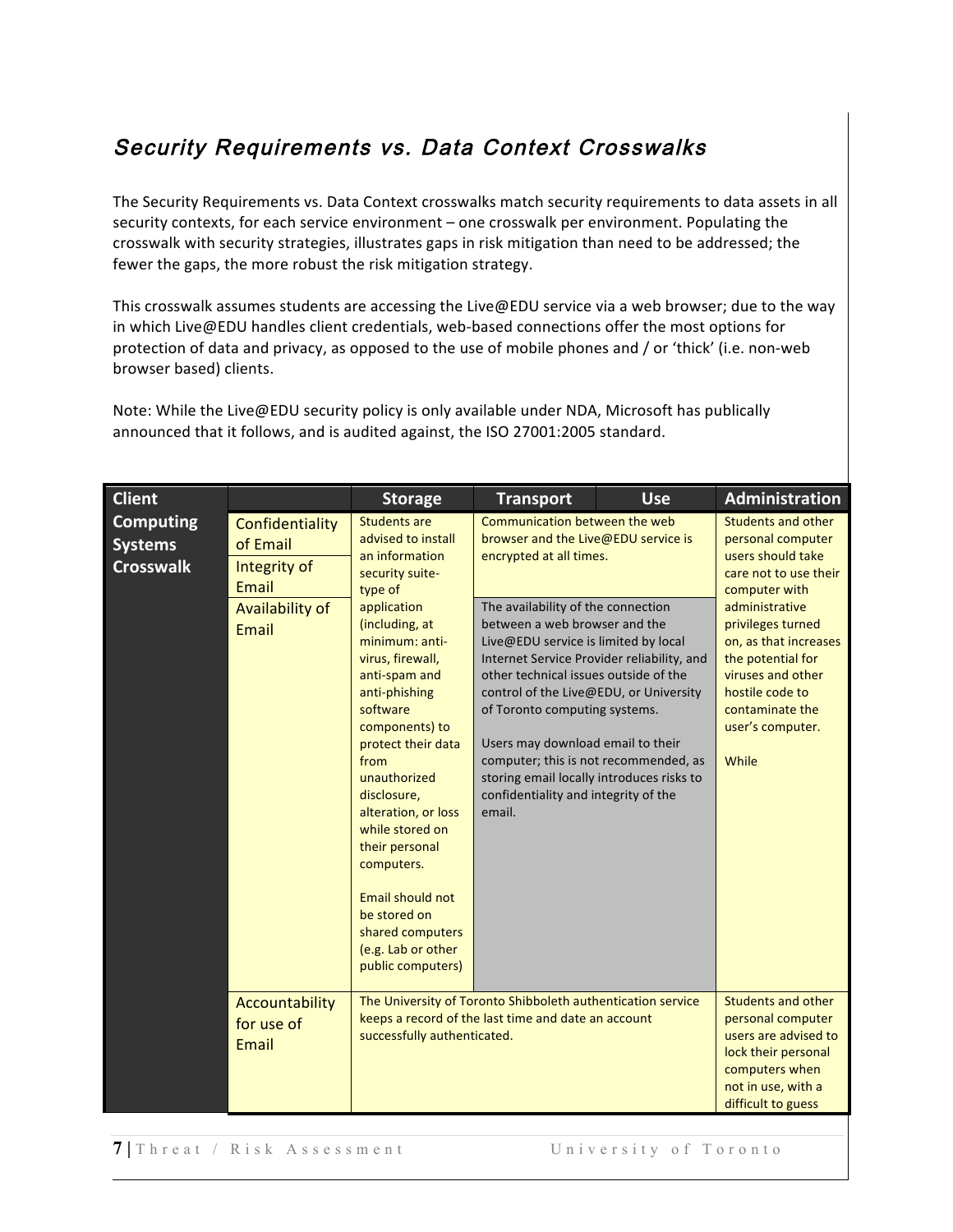|                                                                                                                                                                                                                                                                 |                                                                                                                                                                                                                                                                                                                    |                                                                                                                                                                                                                                                                                  |                                                                                                                                                                                                                                                                                                                                                                                                                                                                                                                             | password.                                                                                                                                                                                                                                                                         |
|-----------------------------------------------------------------------------------------------------------------------------------------------------------------------------------------------------------------------------------------------------------------|--------------------------------------------------------------------------------------------------------------------------------------------------------------------------------------------------------------------------------------------------------------------------------------------------------------------|----------------------------------------------------------------------------------------------------------------------------------------------------------------------------------------------------------------------------------------------------------------------------------|-----------------------------------------------------------------------------------------------------------------------------------------------------------------------------------------------------------------------------------------------------------------------------------------------------------------------------------------------------------------------------------------------------------------------------------------------------------------------------------------------------------------------------|-----------------------------------------------------------------------------------------------------------------------------------------------------------------------------------------------------------------------------------------------------------------------------------|
| Confidentiality<br>of User<br><b>Credentials</b>                                                                                                                                                                                                                | <b>Students are</b><br>advised not to<br>share the<br>passwords for<br>their personal<br>computer<br>accounts, or<br>cache them in<br>their web<br>browser,<br>especially in<br>shared<br>environments.                                                                                                            | Communication between the web<br>browser and user authentication<br>services at the University of Toronto is<br>encrypted at all times.                                                                                                                                          |                                                                                                                                                                                                                                                                                                                                                                                                                                                                                                                             | <b>Students and other</b><br>personal computer<br>users should take<br>care not to use their<br>computer with<br>administrative<br>privileges turned<br>on, as that increases<br>the potential for<br>viruses and other<br>hostile code to<br>contaminate the<br>user's computer. |
| Integrity of<br><b>User</b><br><b>Credentials</b><br>Availability of<br><b>User</b><br><b>Credentials</b>                                                                                                                                                       | <b>Students are</b><br>advised to install<br>an information<br>security suite-<br>type of<br>application<br>(including, at<br>minimum: anti-<br>virus, firewall,<br>anti-spam and<br>anti-phishing<br>software                                                                                                     | The availability of the connection<br>between a web browser and the<br>Live@EDU service is limited by local<br>Internet Service Provider reliability, and<br>other technical issues outside of the<br>control of the Live@EDU, or University<br>of Toronto computing systems.    |                                                                                                                                                                                                                                                                                                                                                                                                                                                                                                                             |                                                                                                                                                                                                                                                                                   |
| Accountability<br>for use of User<br><b>Credentials</b>                                                                                                                                                                                                         | components) to<br>protect their data<br>from<br>unauthorized<br>disclosure,<br>alteration, or loss<br>while stored on<br>their personal<br>computers.                                                                                                                                                              | Last times and dates of user logins are<br>stored within the University of<br>Toronto's Shibboleth service.                                                                                                                                                                      |                                                                                                                                                                                                                                                                                                                                                                                                                                                                                                                             | <b>Students and other</b><br>personal computer<br>users are advised to<br>lock their<br>computers when<br>not in use, with a<br>difficult to guess<br>password.                                                                                                                   |
| Confidentiality<br>of<br>Administrative<br><b>Credentials</b><br>Integrity of<br>Administrative<br><b>Credentials</b><br><b>Availability of</b><br>Administrative<br><b>Credentials</b><br>Accountability<br>for use of<br>Administrative<br><b>Credentials</b> | <b>Students are</b><br>advised not to<br>share the<br>passwords for<br>their personal<br>computer<br>administrative<br>accounts, if such<br>exist.<br>Administrative<br>accounts should<br>have long,<br>complex<br>passwords, that<br>are difficult to<br>guess (pass-<br>phrases are ideal<br>for this purpose). | Students, and<br>other personal<br>computer users,<br>are advised not to<br>remotely connect<br>to their<br>computers using<br>administrator-<br>level credentials,<br>and to use<br>encryption at all<br>times, if<br>connecting<br>remotely to their<br>personal<br>computers. | Students are advised not to share the<br>passwords for their personal computer<br>administrative accounts, if such exist.<br>Administrative accounts should have<br>long, complex passwords, that are<br>for this purpose).<br>In addition,<br>Students are advised to install an<br>information security suite-type of<br>virus, firewall, anti-spam and anti-<br>phishing software components) to<br>protect their data from unauthorized<br>disclosure, alteration, or loss while<br>stored on their personal computers. | difficult to guess (pass-phrases are ideal<br>application (including, at minimum: anti-                                                                                                                                                                                           |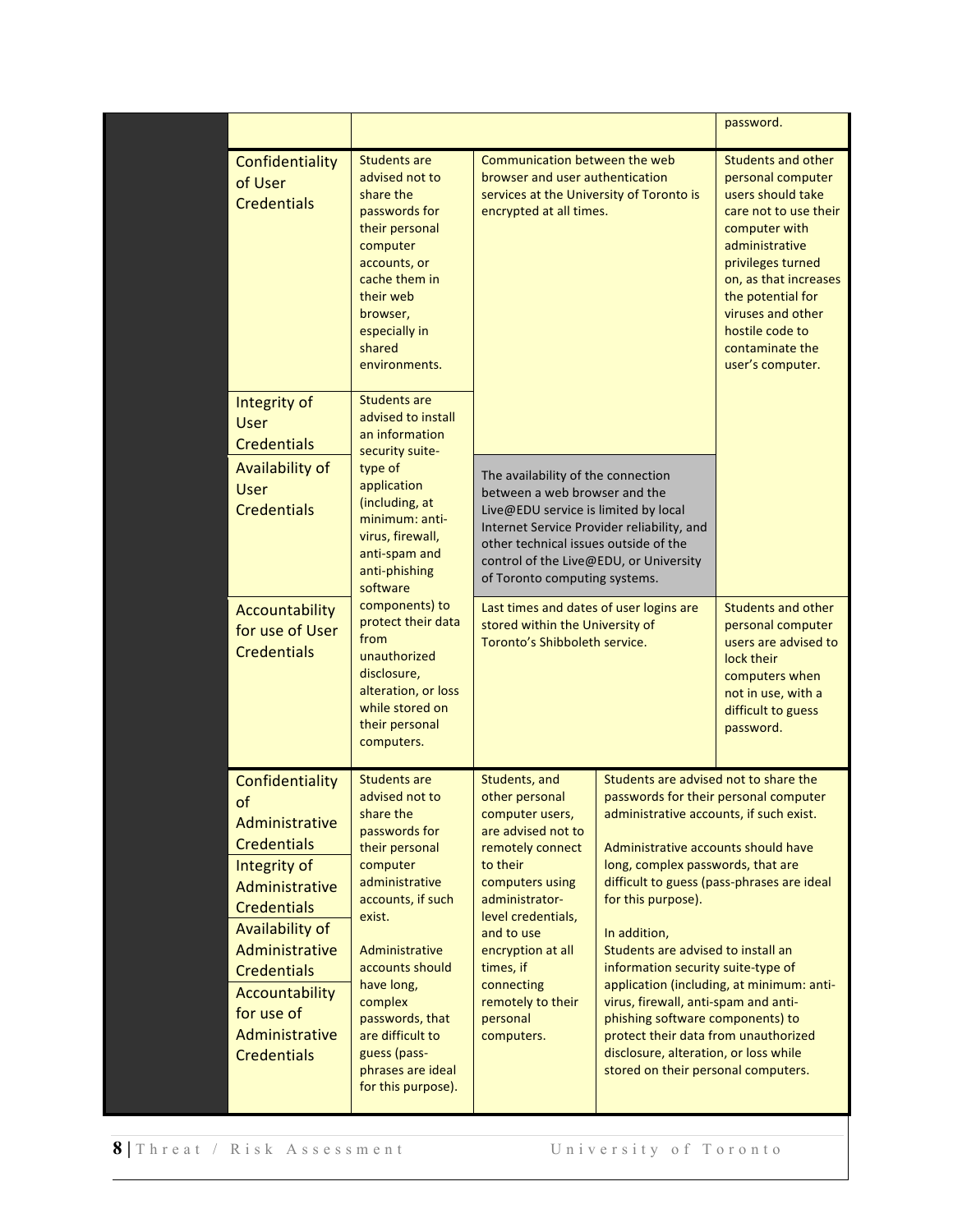|  | In addition,        |  |  |
|--|---------------------|--|--|
|  | <b>Students are</b> |  |  |
|  | advised to install  |  |  |
|  | an information      |  |  |
|  | security suite-     |  |  |
|  | type of             |  |  |
|  | application         |  |  |
|  | (including, at      |  |  |
|  | minimum: anti-      |  |  |
|  | virus, firewall,    |  |  |
|  | anti-spam and       |  |  |
|  | anti-phishing       |  |  |
|  | software            |  |  |
|  | components) to      |  |  |
|  | protect their data  |  |  |
|  | from                |  |  |
|  | unauthorized        |  |  |
|  | disclosure,         |  |  |
|  | alteration, or loss |  |  |
|  | while stored on     |  |  |
|  | their personal      |  |  |
|  | computers.          |  |  |
|  |                     |  |  |

| <b>University of</b>                                                     |                             | <b>Storage</b>                                                                                                                                                                                                                                                                                                            | <b>Transport</b>                                                                                                                                                                                                        | <b>Use</b>                                                                                                                                                                                                                                                                                                                                                                    | Administration                                                                                                                                                                                                                      |
|--------------------------------------------------------------------------|-----------------------------|---------------------------------------------------------------------------------------------------------------------------------------------------------------------------------------------------------------------------------------------------------------------------------------------------------------------------|-------------------------------------------------------------------------------------------------------------------------------------------------------------------------------------------------------------------------|-------------------------------------------------------------------------------------------------------------------------------------------------------------------------------------------------------------------------------------------------------------------------------------------------------------------------------------------------------------------------------|-------------------------------------------------------------------------------------------------------------------------------------------------------------------------------------------------------------------------------------|
| <b>Toronto</b><br><b>Computing</b><br><b>Systems</b><br><b>Crosswalk</b> | Confidentiality<br>of Email | The University of<br><b>Toronto will not</b><br>be storing student<br>email - staff and<br>faculty email will<br>continue to be<br>stored on existing,<br>legacy systems.<br><b>Students should</b><br>take care not to<br>download and<br>store email on<br>common-use<br>computers in the<br>University<br>environment. | All mail<br>transported<br>between the<br>University of<br><b>Toronto and</b><br>Microsoft will be<br>encrypted via<br><b>Microsoft's FOPE</b><br>("Forefront Online<br><b>Protection for</b><br>Exchange")<br>service. | <b>Reading and</b><br>composition of<br>student email will<br>be performed in<br>direct connection<br>with Live@EDU<br>environment;<br><b>Students should</b><br>take care to only<br>access Live@EDU<br>from trusted (i.e.<br>computers with<br>the latest<br>operating system<br>patches and<br>current anti-virus<br>software installed<br>and running)<br>workstations or | The University of<br><b>Toronto is working</b><br>to establish<br>permissions within<br>the Live@EDU<br>system that<br>minimize access by<br>UofT administrative<br>staff to email stored<br>within the<br>Live@EDU<br>environment. |
|                                                                          | Integrity of<br>Email       | The University of<br>Toronto will not<br>be storing student                                                                                                                                                                                                                                                               |                                                                                                                                                                                                                         | personal<br>computers                                                                                                                                                                                                                                                                                                                                                         | The University of<br>Toronto will not be<br>storing student                                                                                                                                                                         |
|                                                                          | Availability of<br>Email    | email - staff and<br>faculty email will<br>continue to be<br>stored on existing,<br>legacy systems.                                                                                                                                                                                                                       | While the<br>University of<br><b>Toronto does not</b><br>store student<br>email, student<br>email passes<br>through UofT<br>systems before                                                                              | <b>Reading and</b><br>composition of<br>student email will<br>be performed in<br>direct connection<br>with Live@EDU<br>environment, and<br>is not stored on                                                                                                                                                                                                                   | email - staff and<br>faculty email will<br>continue to be<br>stored on existing,<br>legacy systems.                                                                                                                                 |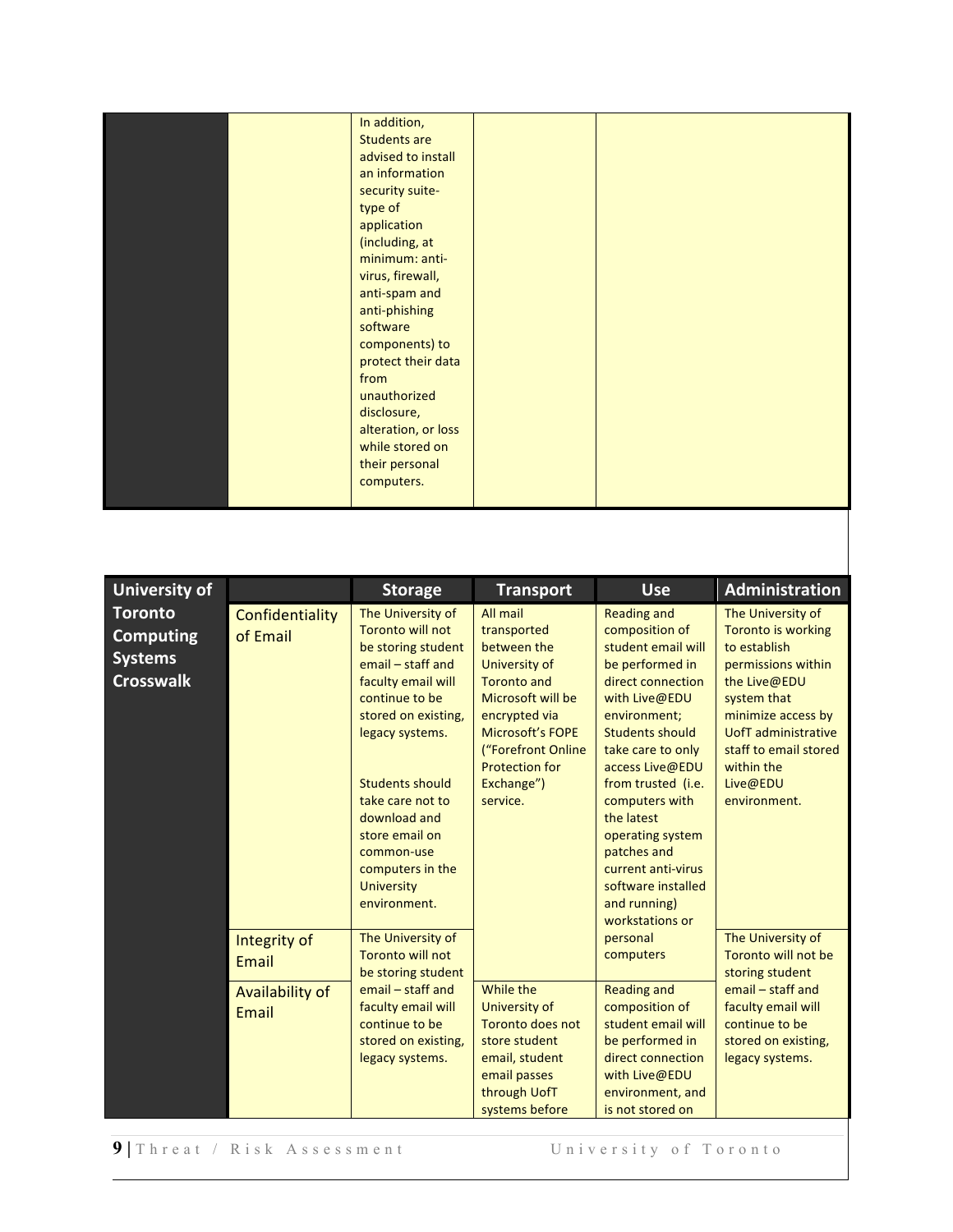|                                                                                                                       |                                                                                                                                                                                                                                                                                                                                                      | reaching<br>Live@EDU. The<br><b>UofT</b> is upgrading<br>its core network<br>to provide<br>connection<br>redundancy,<br>however is still<br>subject to<br>external network<br>service provider<br>failures. | any UofT system.                                                                                                                                                                                                                                              |                                                                                                                                                                                              |
|-----------------------------------------------------------------------------------------------------------------------|------------------------------------------------------------------------------------------------------------------------------------------------------------------------------------------------------------------------------------------------------------------------------------------------------------------------------------------------------|-------------------------------------------------------------------------------------------------------------------------------------------------------------------------------------------------------------|---------------------------------------------------------------------------------------------------------------------------------------------------------------------------------------------------------------------------------------------------------------|----------------------------------------------------------------------------------------------------------------------------------------------------------------------------------------------|
| Accountability<br>for use of<br>Email                                                                                 | The University of<br><b>Toronto</b><br>Shibboleth<br>authentication<br>service keeps a<br>record of the last<br>time and date an<br>account<br>successfully<br>authenticated.                                                                                                                                                                        | All access to email<br>stored within the<br>Live@EDU service<br>is via encrypted<br>connection                                                                                                              | The University of Toronto Shibboleth<br>the last time and date an account<br>successfully authenticated.                                                                                                                                                      | authentication service keeps a record of                                                                                                                                                     |
| Confidentiality<br>of User<br><b>Credentials</b><br>Integrity of<br><b>User</b><br><b>Credentials</b>                 | University of<br><b>Toronto servers</b><br>are managed to a<br>security baseline<br>to minimize risk<br>of compromise<br>(see Appendix A -<br><b>Information</b><br><b>Security Baseline)</b>                                                                                                                                                        | <b>Network</b><br>communication<br>between clients<br>and UofT for the<br>purpose of<br>authentication is<br>always encrypted.                                                                              | <b>Both the</b><br><b>University of</b><br><b>Toronto and</b><br>Microsoft filter<br>mail traffic for<br>viruses and spam,<br>which include<br>phishing attacks -<br>attempts to solicit<br>user credentials<br>through trickery<br>and fraudulent<br>emails. | University of<br><b>Toronto servers are</b><br>managed to a<br>security baseline to<br>minimize risk of<br>compromise (see<br>Appendix A-<br><b>Information</b><br><b>Security Baseline)</b> |
| Availability of<br><b>User</b><br><b>Credentials</b>                                                                  | User authentication is performed by the Shibboleth user authentication service. This<br>service has been implemented in a logically redundant way, so that if one virtual<br>server fails, a backup is ready behind a load balancer.<br>Availability of this service is subject to potential failures in infrastructure and<br>intervening networks. |                                                                                                                                                                                                             |                                                                                                                                                                                                                                                               |                                                                                                                                                                                              |
| Accountability<br>for use of User<br><b>Credentials</b>                                                               |                                                                                                                                                                                                                                                                                                                                                      | The University of Toronto Shibboleth authentication service keeps a record of the<br>last time and date an account successfully authenticated.                                                              |                                                                                                                                                                                                                                                               |                                                                                                                                                                                              |
| Confidentiality<br>of<br>Administrative<br><b>Credentials</b><br>Integrity of<br>Administrative<br><b>Credentials</b> | University of<br><b>Toronto servers</b><br>are managed to a<br>security baseline<br>to minimize risk<br>of compromise<br>(see Appendix A-<br><b>Information</b>                                                                                                                                                                                      | <b>Traffic is</b><br>encrypted at all<br>times between<br>client computers<br>and the University<br>of Toronto's<br>authentication<br>service.                                                              | University of Toronto servers are<br>managed to a security baseline to<br>minimize risk of compromise (see<br>Appendix A - Information Security<br>Baseline)                                                                                                  |                                                                                                                                                                                              |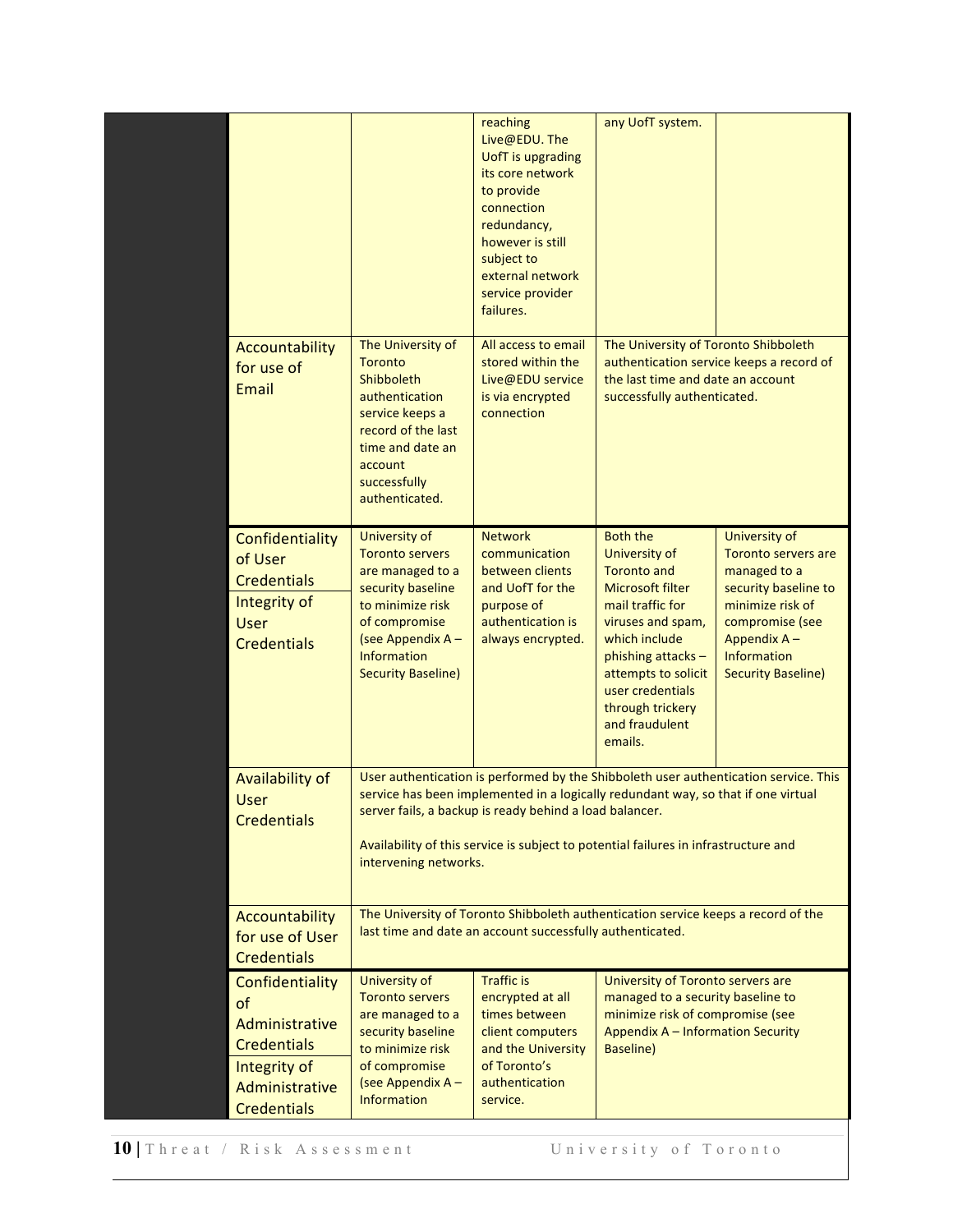|                                                                      | <b>Security Baseline)</b> |                                                                                                                                                                                                                                                                        |
|----------------------------------------------------------------------|---------------------------|------------------------------------------------------------------------------------------------------------------------------------------------------------------------------------------------------------------------------------------------------------------------|
| Availability of<br>Administrative<br><b>Credentials</b>              | time.                     | Availability of this service is subject to potential failures in infrastructure and<br>intervening networks, however a failure of administrative access is unlikely to affect<br>client access to the Live@EDU service, unless un-remedied for a significant period of |
| Accountability<br>for use of<br>Administrative<br><b>Credentials</b> |                           | The University of Toronto records successful administrative user authentications.                                                                                                                                                                                      |

| Live@EDU                                               |                                                                                         | <b>Storage</b>                                                                                                                                                                                                                                                                                                                                                                                                                                                                                                                                                                                                                                        | <b>Transport</b>                                                                                                                                                                                                                                                                                                                                                                | <b>Use</b>                                                                                                                                                                                                                                                                                                                                                                            | Administration                                                                                                                                                                 |
|--------------------------------------------------------|-----------------------------------------------------------------------------------------|-------------------------------------------------------------------------------------------------------------------------------------------------------------------------------------------------------------------------------------------------------------------------------------------------------------------------------------------------------------------------------------------------------------------------------------------------------------------------------------------------------------------------------------------------------------------------------------------------------------------------------------------------------|---------------------------------------------------------------------------------------------------------------------------------------------------------------------------------------------------------------------------------------------------------------------------------------------------------------------------------------------------------------------------------|---------------------------------------------------------------------------------------------------------------------------------------------------------------------------------------------------------------------------------------------------------------------------------------------------------------------------------------------------------------------------------------|--------------------------------------------------------------------------------------------------------------------------------------------------------------------------------|
| <b>Computing</b><br><b>Systems</b><br><b>Crosswalk</b> | Confidentiality<br>of Email<br>Integrity of<br><b>Fmail</b><br>Availability of<br>Email | Live@EDU<br>facilities and<br>services are<br>protected as<br>detailed in<br>Microsoft's<br>internal security<br>standard, which<br>meet or surpass<br>the University of<br>Toronto's security<br>standards.<br><b>Compliance with</b><br>these internal<br>standards are<br>verified by annual<br>SAS70-II audit,<br>however the<br>standard itself is<br>protected by NDA<br>("Non-Disclosure<br>Agreement") and<br>cannot be<br>published but the<br>University.<br><b>Attestations made</b><br>in Microsoft's<br>internal security<br>standard were<br>verified by a<br>physical<br>inspection of the<br><b>Microsoft Chicago</b><br>data centre. | All mail<br>transported<br>between the<br>University of<br><b>Toronto and</b><br>Microsoft will be<br>encrypted via<br><b>Microsoft's FOPE</b><br>("Forefront Online<br><b>Protection for</b><br>Exchange")<br>service.<br>Microsoft's<br>network, while<br>robust and<br>redundant, is still<br>subject to outages<br>due to external<br>network service<br>provider failures. | Live@EDU facilities and services are<br>protected as detailed in Microsoft's<br>surpass the University of Toronto's<br>security standards.<br>are verified by annual SAS70-II audit,<br>by NDA ("Non-Disclosure Agreement")<br>and cannot be published but the<br>University.<br>security standard were verified by a<br>physical inspection of the Microsoft<br>Chicago data centre. | internal security standard, which meet or<br>Compliance with these internal standards<br>however the standard itself is protected<br>Attestations made in Microsoft's internal |
|                                                        | Accountability<br>for use of<br>Email                                                   | <b>Microsoft</b><br>provides an<br>interface where<br>their<br>"PowerScript"                                                                                                                                                                                                                                                                                                                                                                                                                                                                                                                                                                          | All mail<br>transported<br>between the<br>University of<br><b>Toronto and</b>                                                                                                                                                                                                                                                                                                   | Microsoft provides an interface where<br>their "PowerScript" scripting language<br>can generate reports of when a<br>Microsoft administrator accesses an<br>email box other than their own.                                                                                                                                                                                           |                                                                                                                                                                                |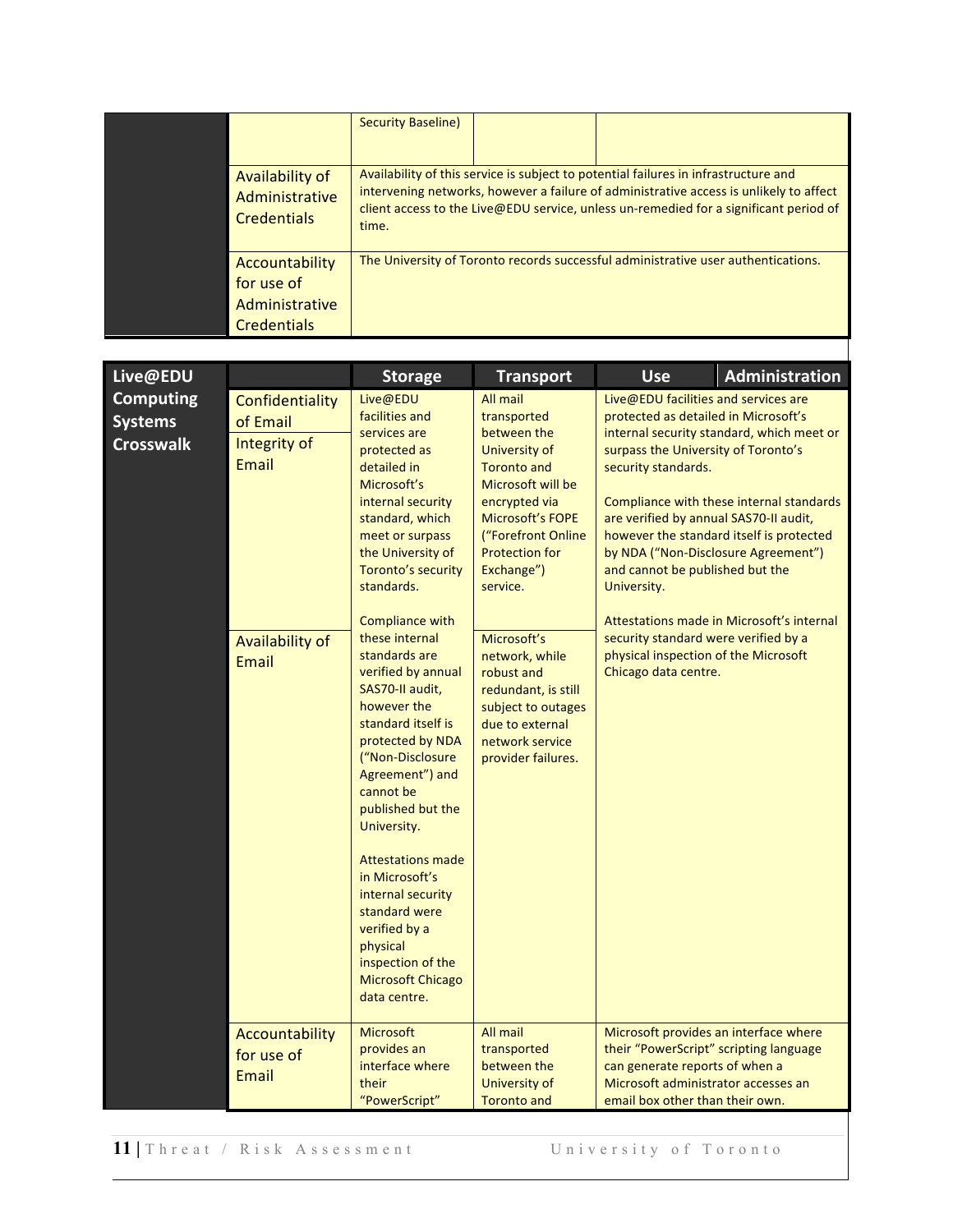|                                                                                                                                                                                                                                                          | scripting language<br>can generate<br>reports of when a<br><b>Microsoft</b><br>administrator<br>accesses an email<br>box other than<br>their own. | Microsoft will be<br>encrypted via<br><b>Microsoft's FOPE</b><br>("Forefront Online<br><b>Protection for</b><br>Exchange")<br>service.             |                                                                                                                                                                                                                                                                                                                                                                                                                                          |
|----------------------------------------------------------------------------------------------------------------------------------------------------------------------------------------------------------------------------------------------------------|---------------------------------------------------------------------------------------------------------------------------------------------------|----------------------------------------------------------------------------------------------------------------------------------------------------|------------------------------------------------------------------------------------------------------------------------------------------------------------------------------------------------------------------------------------------------------------------------------------------------------------------------------------------------------------------------------------------------------------------------------------------|
| Confidentiality<br>of User<br><b>Credentials</b><br>Integrity of<br><b>User</b><br><b>Credentials</b><br>Availability of<br><b>User</b><br><b>Credentials</b><br>Accountability                                                                          | internal security standards.<br>Live@EDU service.                                                                                                 |                                                                                                                                                    | In the case of web-only access, Microsoft does not receive user credentials. When<br>using a non-web client (such as Outlook), credentials are protected by Microsoft's<br>Users are strongly advised to connect to Live@EDU via web-browser only, as rich-<br>client based authentication requires that user credentials be divulged to the<br>For all instances of user authentication, a record is kept at the University of Toronto. |
| for use of User<br><b>Credentials</b>                                                                                                                                                                                                                    |                                                                                                                                                   |                                                                                                                                                    |                                                                                                                                                                                                                                                                                                                                                                                                                                          |
| Confidentiality<br>of<br>Administrative<br><b>Credentials</b><br>Integrity of<br>Administrative<br><b>Credentials</b><br>Availability of<br>Administrative<br><b>Credentials</b><br>Accountability<br>for use of<br>Administrative<br><b>Credentials</b> |                                                                                                                                                   | University of Toronto's security standards.<br>cannot be published but the University.<br>physical inspection of the Microsoft Chicago data centre | Administrative access to the Live@EDU facilities and services are protected as<br>detailed in Microsoft's internal security standard, which meet or surpass the<br>Compliance with these internal standards are verified by annual SAS70-II audit,<br>however the standard itself is protected by NDA ("Non-Disclosure Agreement") and<br>Attestations made in Microsoft's internal security standard were verified by a                 |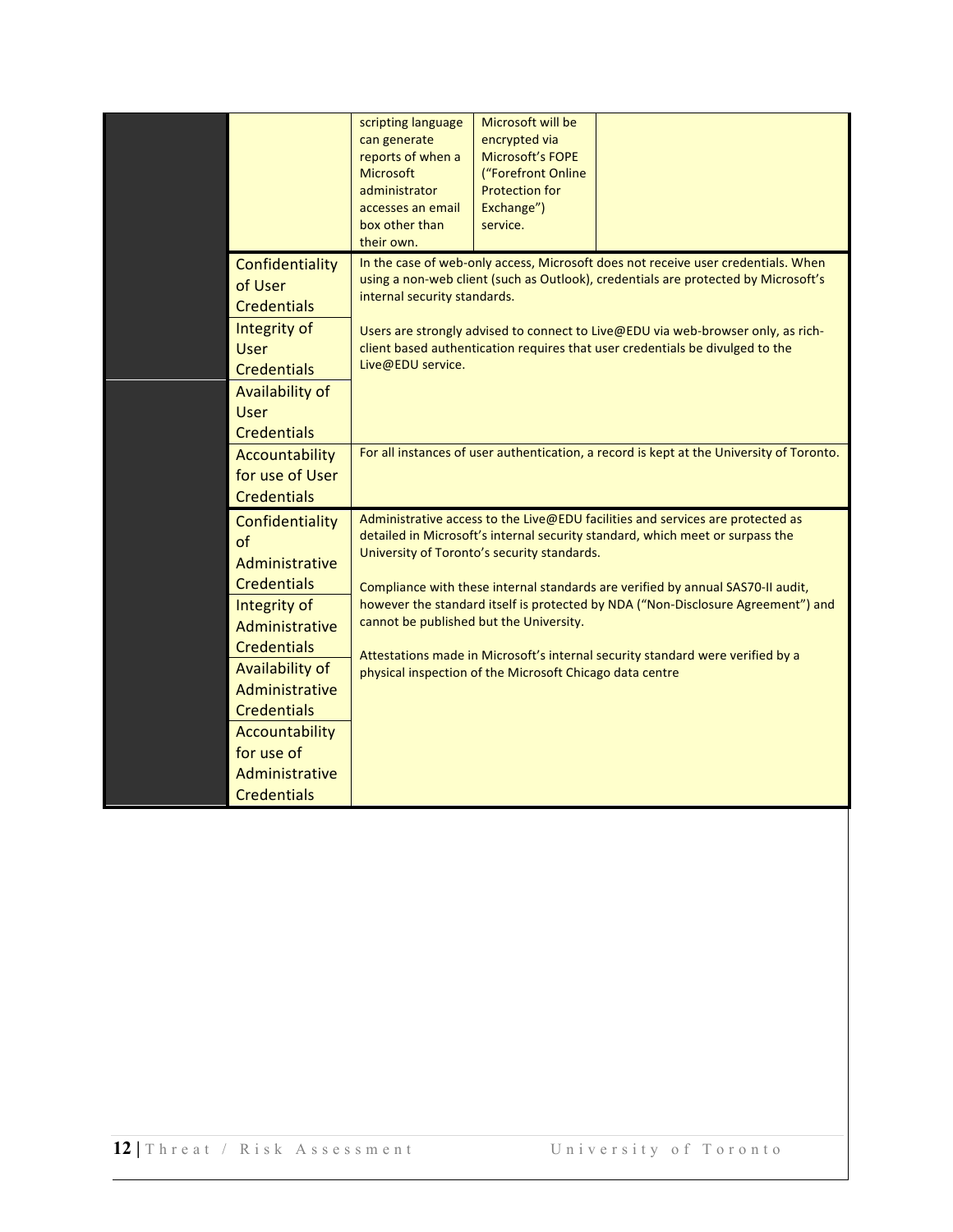## **Risk Management Options**

In summary, the following technologies will be used to achieve each of the above functional requirements:

#### *Identification and Authentication*

- 1. Web clients are identified and authenticated via Shibboleth, which does not require divulging user credentials to the Live@EDU service.
- 2. Rich clients, while needing to divulge their credentials to Live@EDU, are forced to use encrypted versions of their authentication protocols
- 3. Administrators of both the Live@EDU and UofT services are required to authenticate securely, and their credentials are protected by their respective institutions' security standards

#### *Authorization*

- 1. Individual account permissions are managed by the Live@EDU authorization system.
- 2. Administrative roles and responsibilities are managed through the same authorization system  $$ the University of Toronto is working to define administrative roles that provide administrators with a minimum of access to users' email.
- 3. Live@EDU users are strongly encouraged to protect their own computers by use of strong passwords.

#### *Isolation*

- 1. Data whether email or authentication traffic is encrypted at all times between the University of Toronto and the Live@EDU service.
- 2. Physical media does not leave the Microsoft environment; systems are physically protected through a robust and redundant variety of standard physical barriers.
- 3. Both UofT and Live@EDU systems are protected from hostile Internet traffic through industrystandard technologies, such as firewalls, intrusion-prevention systems, and system hardening procedures.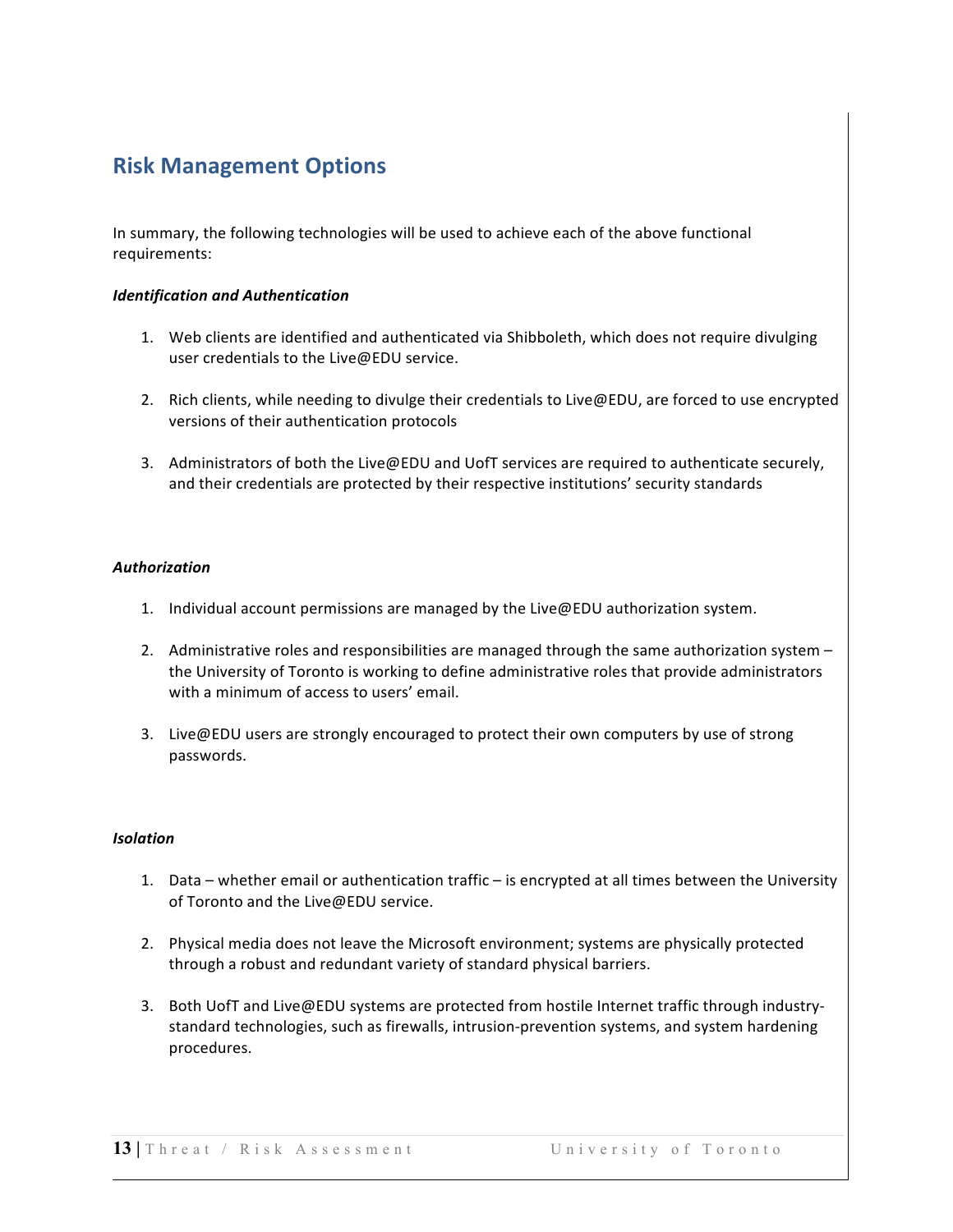4. Live@EDU users are strongly encouraged to protect their own computers with security software that includes, but is not limited to a personal software firewall and anti-virus software. Users are further encouraged to apply vendor-supplied patches as soon as they are available.

#### *Continuity*

- 1. Both Live@EDU and University of Toronto services are robust and redundant in design.
- 2. Both Live@EDU and University of Toronto services, however, are subject to potential service outages from intervening network service providers  $-$  this is an exposure that all users of the Internet are vulnerable to, given the shared nature of the Internet.

#### *Monitoring*

- 1. The University of Toronto keeps a log of all successful authentications against its Shibboleth service.
- 2. The University of Toronto keeps a log of all successful authentications by administrative users.
- 3. Activity within the Live@EDU service may be monitored through PowerShell scripts.

#### **Privacy Impact Assessment**

1. Please refer to the document: "Privacy Impact Assessment Student E-Communications Outsourcing Project" for a full discussion of privacy in the context of the Live@EDU service.

### **Exit Options**

1. The University of Toronto has exit options available to it, should the Live@EDU service prove unsatisfactory for whatever reason, such that user data can be fully recovered and migrated to another service provider, or back under the direct administration of the University if so desired.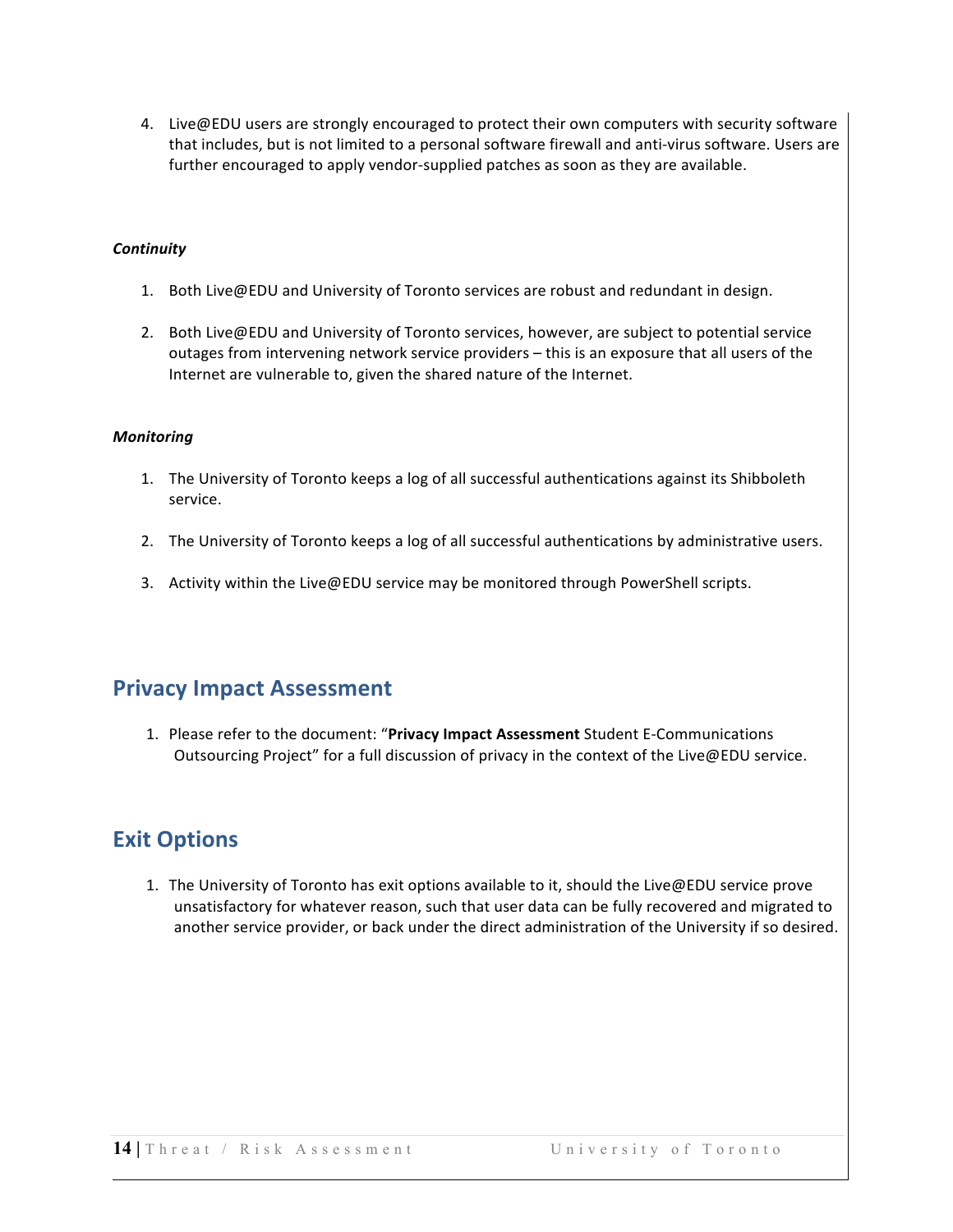## **Residual Risks**

- 1. All software has undiscovered weaknesses, and all procedures are subject to incomplete or nonobservance; as such, risk is never completely eliminated. External testing of security measures is essential to minimize growing risk exposure, but a risk of service compromise will always exist.
- 2. The security of end-point devices is beyond the control of the University or any external service provider; as such, unauthorized access to user accounts, singly or in bulk, should be anticipated (potentially due to phishing attacks, viruses, or other anti-social online activity yet to be developed), and remediation exercises planed / practiced.
- 3. Microsoft's Live@EDU service is subject to the provisions of the US PATRIOT act. However, given reciprocal law-enforcement agreements between the United States and Canada, hosting student email outside of Canada does not expose that data to any greater risk from governmental inquiry than were it to reside entirely in Canada.
- 4. IT staff are as human as the users of an IT service, and as such the possibility remains of mis-use of the authority and access afforded to such staff to enable them to perform the job duties. All IT systems are subject to this exposure, which is best dealt with through sound hiring, security, and service monitoring practices.
- 5. The business relationship between the University and Microsoft may change such that continuing to participate in an out-sourced email service may become unappealing to either or both of the parties. The University should be prepared to examine alternatives in such an eventuality, including the re-insourcing of email services, should that be the best alternative.

### **Recommendations**

The security – both physical and logical – applied by Microsoft provides risk mitigation every bit as good as, and in many ways better, than what currently is provided by the University of Toronto to any of the University's many email systems. As such, a decision to proceed to out-source the provision of email services to Live@EDU (and any service that may succeed Live@EDU, provided it maintain the same high level of security preparedness of Live@EDU), will accrue a net security benefit to the University, with an investment of time and effort considerably less than that required for the University to provide the same benefit in-house. That said, there are a number of observations that came out of the process of pursuing the Live@EDU service:

1. It would have been desirable to have been able to publically discuss Microsoft's security policies and practices – nothing is gained by obscuring the broad principles and efforts an organization makes towards risk management, and in fact may impart a false sense of security in the mistaken belief that such action genuinely keeps information from being leaked. The advantage, had we been free to openly discuss Microsoft's security posture, would have led to a broader security discussion, and a more informed decision on behalf of our constituents.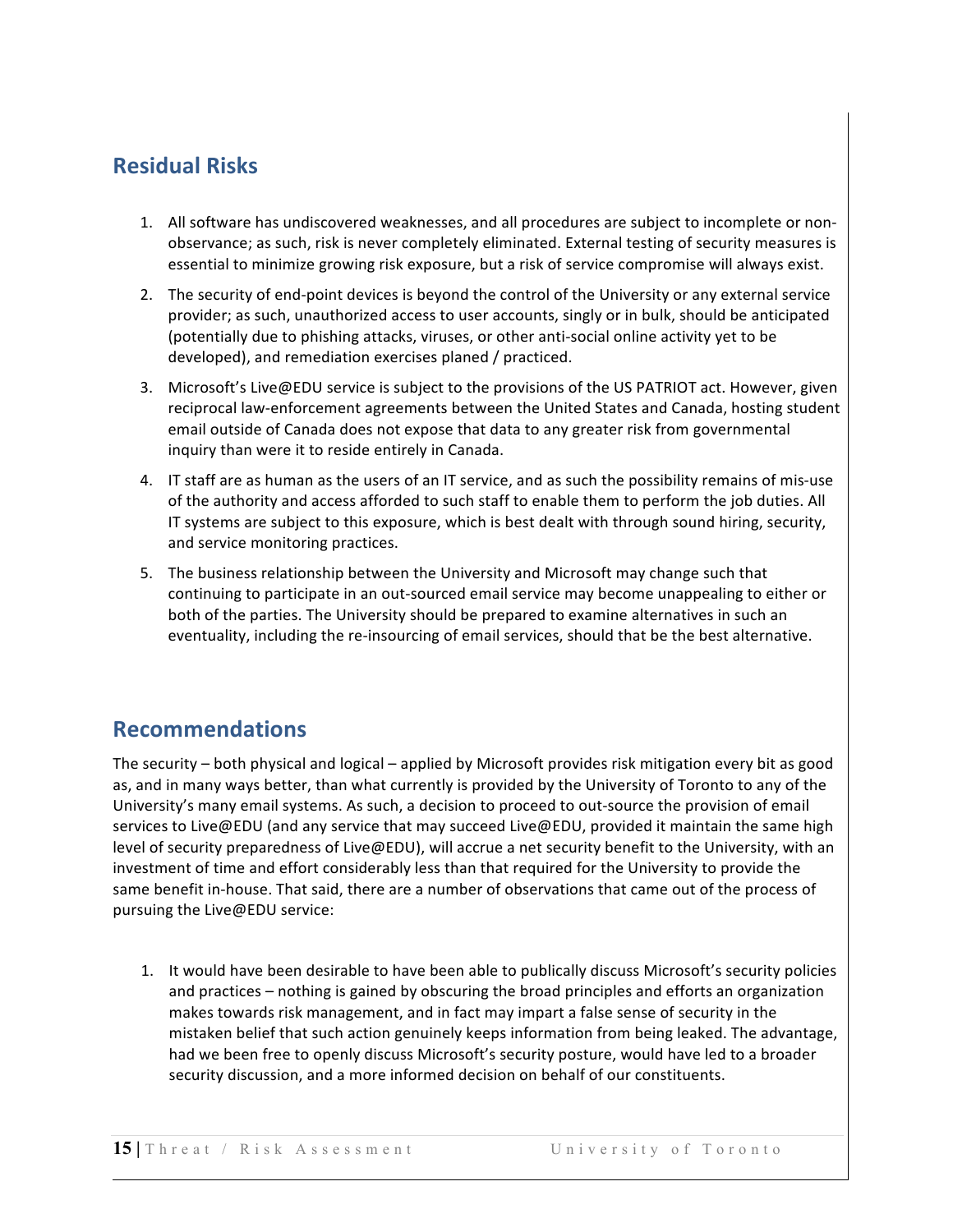- 2. It was clear during all discussions with Microsoft that the business relationship was key, and that near-constant contact was required to ensure that matters of service implementation were successfully resolved to the University's satisfaction – the University must be prepared to sustain this level of collaborative effort, as the greater part of the potential of the Live@EDU (and subsequently the Office 365) service is yet to be realized, and will not be realized without such effort.
- 3. In comparison to the near-universal practice of commercial IT service providers, the University of Toronto does not engage external security vulnerability testing. While the University does not have any reason to believe its information systems are insufficiently protected, it is recommended that the University develop a regular, formalized, network and IT service vulnerability scanning practice in support of our obligations as customers of Live@EDU. This practice may be more economical to develop internally than to source externally, while providing the same value.
- 4. The University should consider maintaining a core of knowledge about the management and provision of email services, should the University ever decide that re-insourcing emails services is an attractive option.